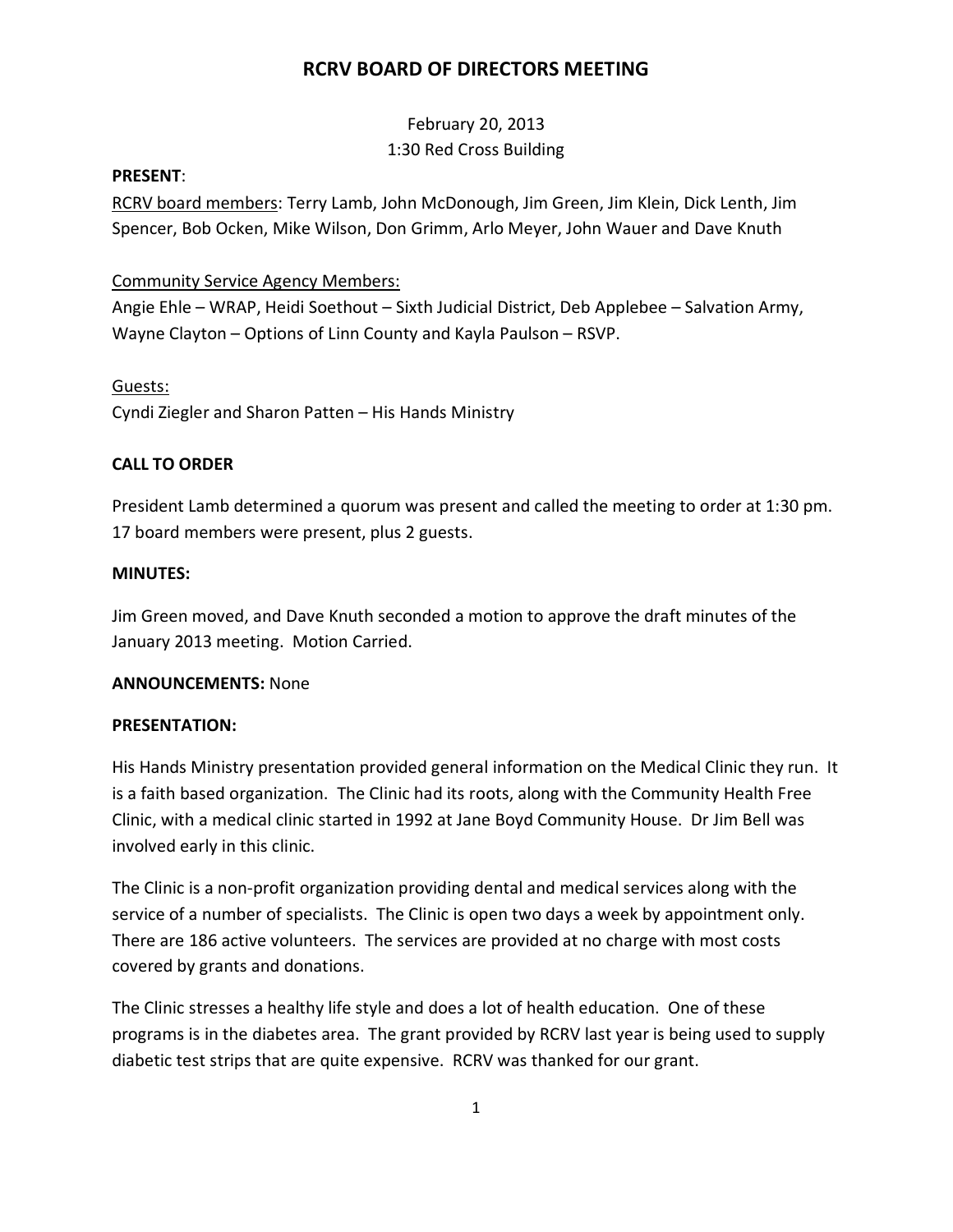It is a challenge to serve everyone in need with 25% to 30% of the patients being turned away. Vision and hearing treatment is lacking. As with most free clinics, the greatest need is to get an adequate number of licensed medical professionals.

## **OLD BUSINESS**:

President Terry Lamb reminded RCRV persons that the 2012 HRA applications using Medicare premiums to get HRA funds are due by the end of March. John McDonough indicated that he has been busy helping individuals get the paper work through Extend Health.

Dave Knuth, Ad Hoc Chair, indicated that the RCRV Grant program for 2013 has been started. The non-profit partners need to go to the RCRV website – **http://rcrv.org/** to get applications and information. The program this year deals with senior needs. May 2 is the latest date for application submission. APPLICANTS ARE REMINDED THAT AN RCRV MEMBER MUST SIGN THE APPLICATION FORM AS A SPONSOR. The award decision process will be completed by June 6.

### **NEW BUSINESS**:

The Strategic Plan for 2013 is being drafted. The Executive Committee will finalize the plan before the next Board meeting and will submit the final plan to the Board for approval. The date of the Exec Meeting is TBD.

### **PARTNER REPORTS**

**Deb Applebee – Salvation Army:** The Salvation Army is still looking for volunteers for help in the food pantry on March 26 between 4:30 and 6:30. A banquet for the basketball team is planned. All information is on the Salvation Army Website.

### **Heidi Soethout – Sixth Judicial District**: No report

**Angie Ehle – WRAP**: There are 8 ramps in que with 5 designers

**Wayne Clayton – Options Linn County**: The weighted blankets from Pat Fox are being used and are a great benefit to the patients.

**Kayla Paulson – RSVP**: See attached report

## **RCRV COMMITTEE CHAIR REPORTS:**

**John McDonough - Community Projects**: See attached report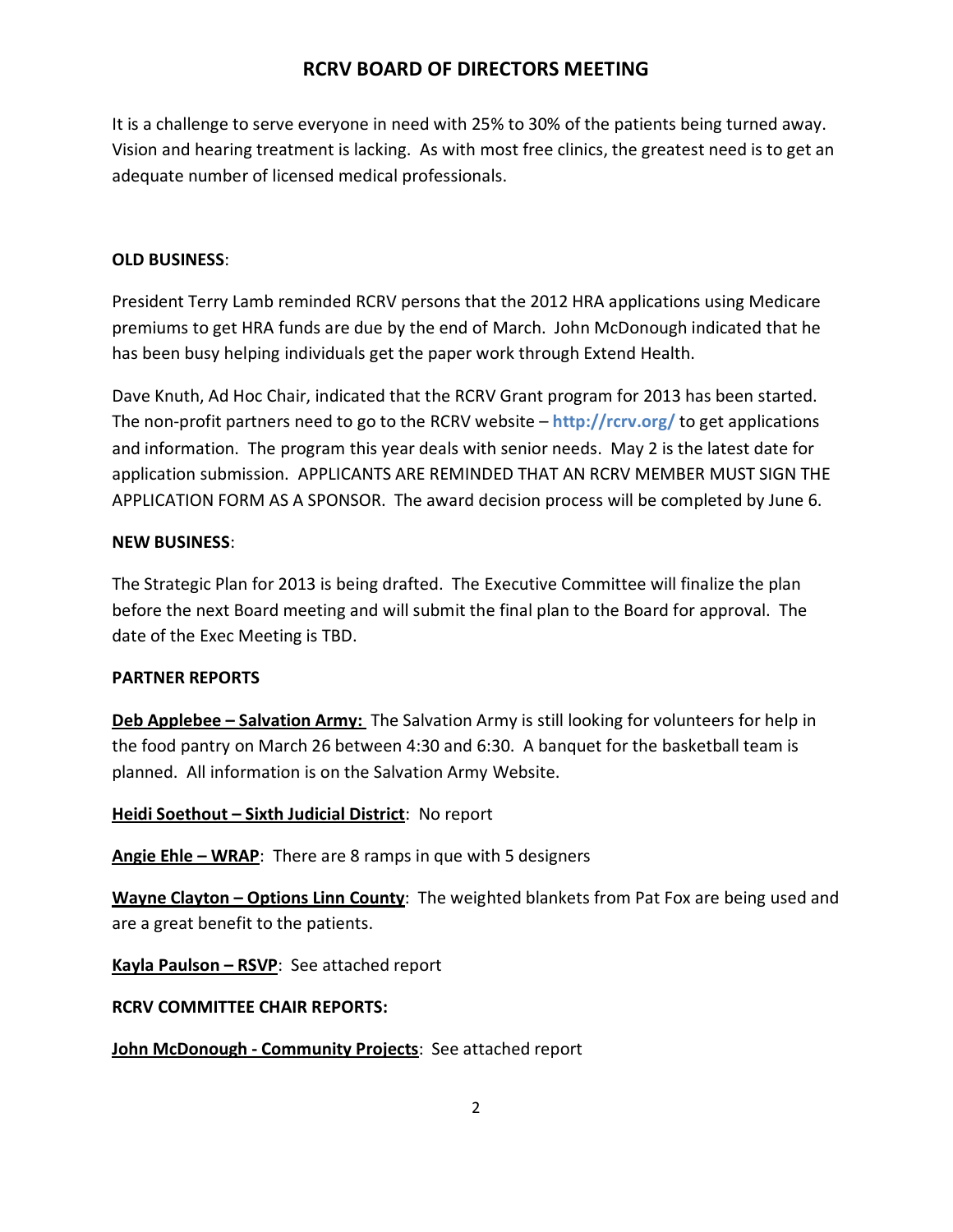**Jim Green - Communications/Newsletter**: We are evaluating a more efficient way to distribute Newsletters. This could wind up being a hybrid system with some going out by email and the rest by USPS.

**Kayla Paulson -Membership Recruiting/Retention**: Kayla is spending some time getting the backup paper for non-profit organizations up-to-date so the RSVP insurance coverage will be in place for RCRV members. See attached report.

**Jim Klein - Data Base**: See attached report

## ADJOURNMENT:

President Lamb adjourned the meeting at 2:30. The next board meeting will be March 2 at 1:30 at the Red Cross building Minutes recorded by: J. McDonough

Submitted by: C. Wehage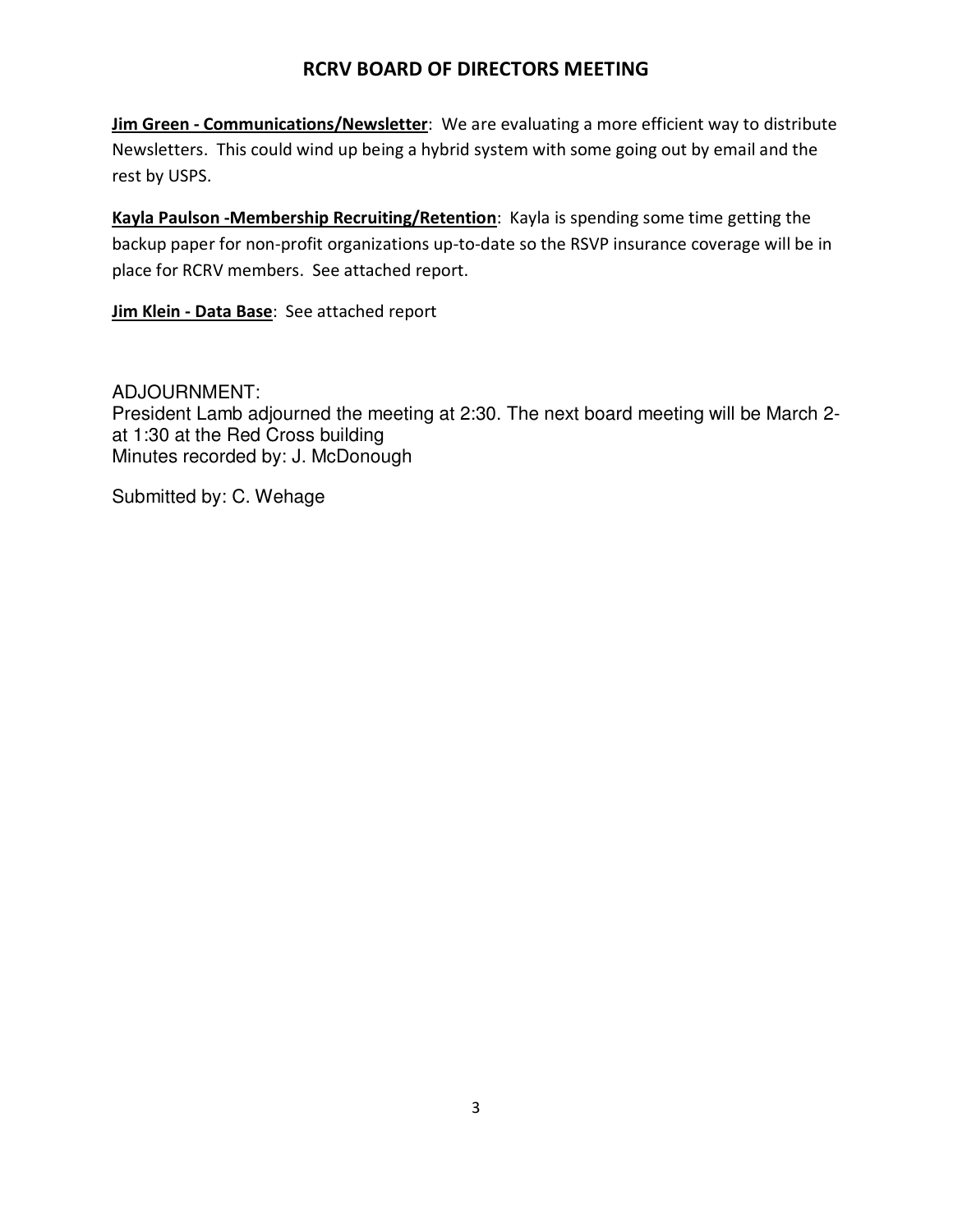### **RSVP Agency Report**

Signed on Habitat for Humanity and scheduling a Community Connections Event in late March/Early April to showcase their Volunteer Opportunities. Thank you to Bob Clark for getting this ball rolling.

We are scheduling Community Connections Events for all of 2012 so if you have suggestions of Volunteer Opportunities to showcase please let me know.

Mark your calendars for the RSVP Volunteer Appreciation Event on Monday, May 6<sup>th</sup> at the Hills Bank in Hiawatha off of Blair's Ferry Rd. Formal invites will be sent out. If you are interested in joining the Planning Committee please let me know.

#### **EVENT RESCHEDULED**

#### **When:**

Friday, March 1st 9:30 a.m. to 11:30 a.m. Presentation at 10:00 a.m.

**Where:**

United Way Offices Human Services Campus 317 7th Ave SE, Ste 401, Cedar Rapids

### **Join us to learn how you can make a difference for our community in the event of a disaster!**

This month's Community Connections Open House features the ins and outs of being a Linn Area Emergency Volunteer. Learn what being a Disaster Preparedness Volunteer means and some of the possible volunteer roles you could fill as an RSVP Volunteer.

Sue Driscoll, Manager - Volunteer Engagement at United Way, will give a brief overview of some volunteer roles that are needed in the event of another disaster.

During the Open House you will also have the opportunity to meet Kayla Paulson, the new RSVP Coordinator of Linn County. Stay safe and warm until next time,

*Kayla Paulson* RSVP Coordinator of Linn County

**Kayla Paulson, RSVP**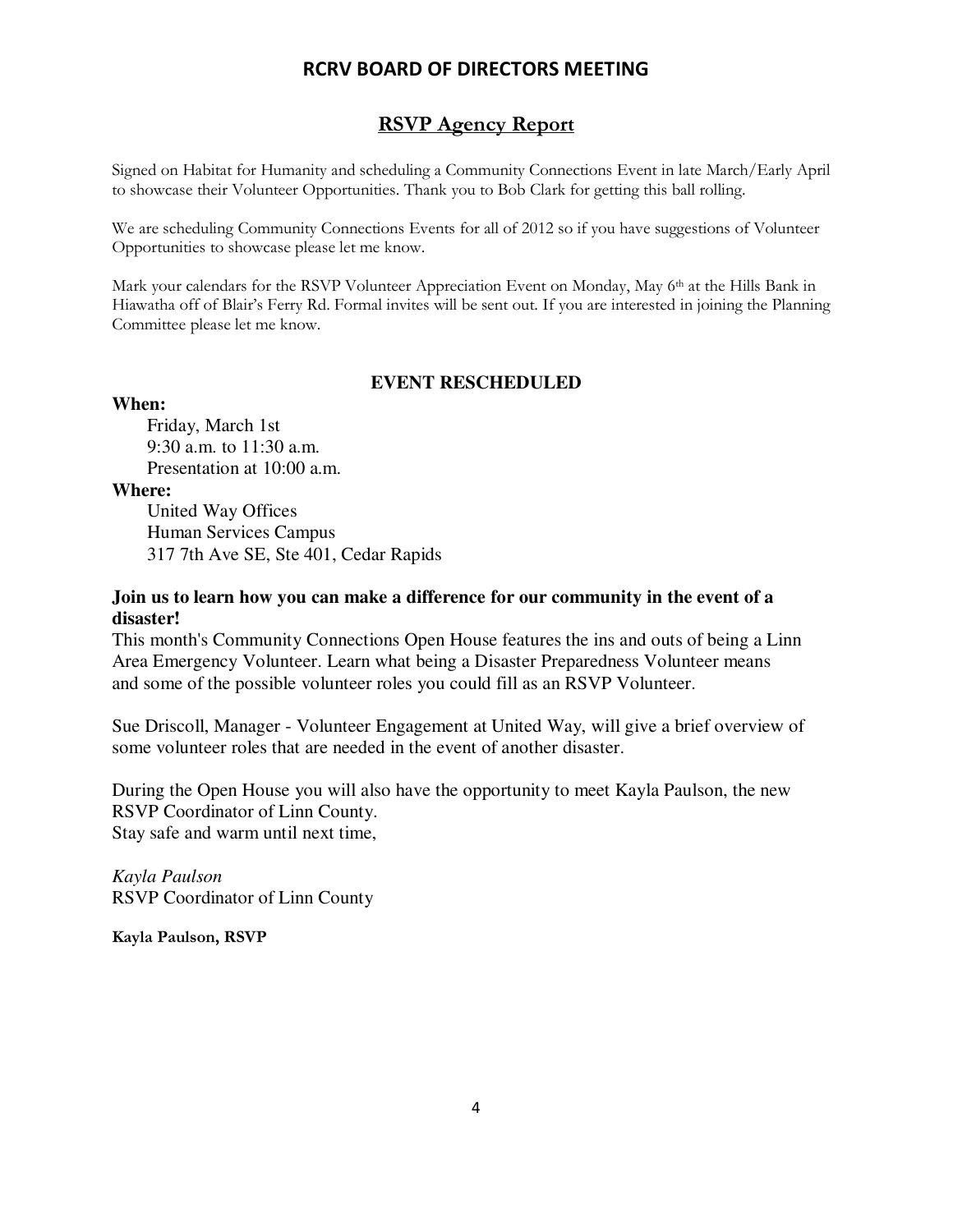# **RCRV Membership Recruiting/Retention Report**

Year-to-date Stats for 2013

- 223 volunteers at year-end
- $\bullet$  1 new in 2013
- 1 inactivated volunteer restarted
- 0 inactive volunteers terminated/removed
- 56 members have reported hours in 2013
- 1311.72 hours to volunteered in 2013
- Top Ten Volunteer Hours Categories

| Administration & Leadership, RCRV                  | 216.50 |
|----------------------------------------------------|--------|
| Non-Profit, RCRV                                   | 204.20 |
| Miscellaneous, RCRV                                | 117.65 |
| Food Pantry Assistant, Marion Food Pantry          | 111.00 |
| Volunteer Program- St. Luke's, St. Luke's Hospital | 106.67 |
| SHIIP Counselor, St. Luke's Hospital               | 103.65 |
| Education, RCRV                                    | 53.80  |
| SHIIP Advantage Admin, St. Luke's Hospital         | 52.00  |
| Witwer Center Clerical Assistant, Witwer Center    | 40.00  |
| SCORE - Management Counselor, SCORE/SBA            | 39.50  |

#### **Kayla Paulson, RSVP**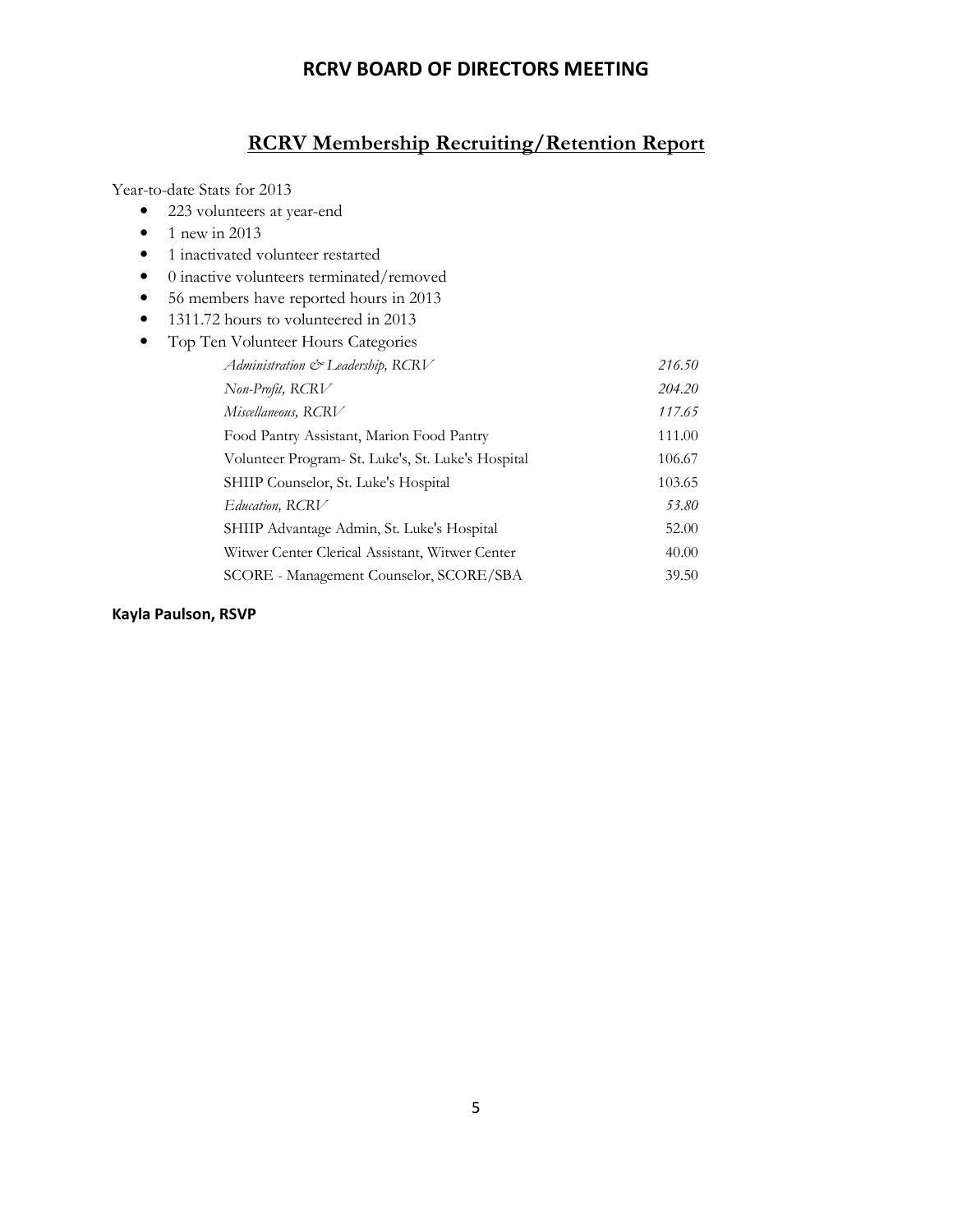# **Database Committee Report for February 20, 2013 RCRV Board Meeting**

- Database was updated based on the new retiree list from Rockwell Collins for the months of October, November & December 2012 and January 2013.
- Mailing label files for the February 2013 RCRV newsletter was made and sent to RCI.
- With the help of Don Grimm the Access database was modified to add fields and compute age based on date of birth where available.
- Added field to the Access database to compute estimate age based on approximate retirement date and an assumed age of 62 at retirement.
- A listing of postal zip codes of the Cedar Rapids metro area and surrounding areas was made. This was made so local retiree listings can be made in the future for recruiting purposes.

The RCRV database was started in 2000. With the assumed retirement age of 62 everyone in the data base will be listed as 75 years old or younger, which we know is not true. It has been 13 years since the database was started. Thus:  $62 + 13 = 75$ .

A file of RCRV active members' data was received from RSVP. The RSVP database had 222 names, 162 were in the RCRV database and 60 were not. The following data was manually transferred to the RCRV database for the data matches only: RSVP Volunteer Number, email address and birth date.

Jim Klein